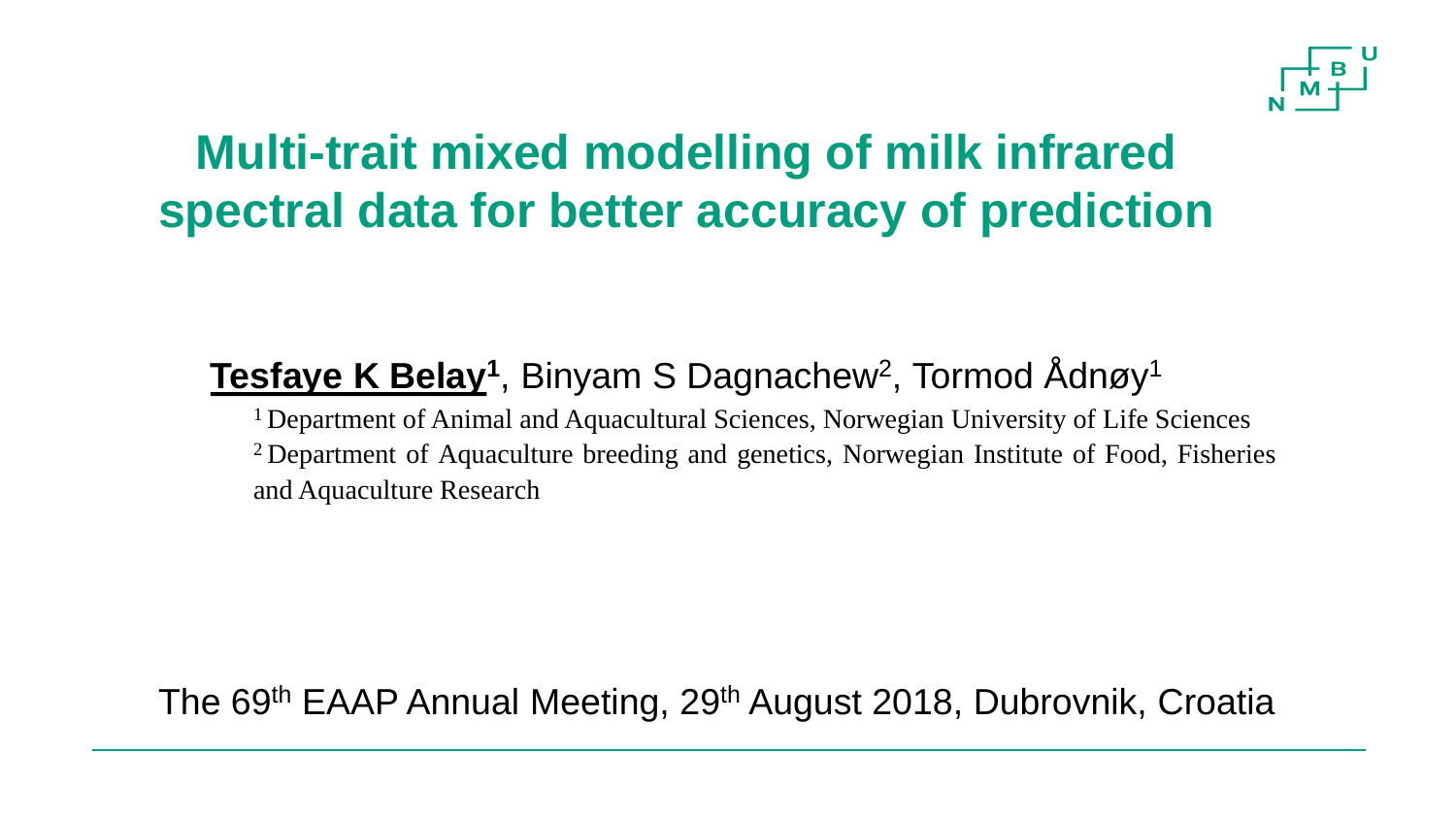#### **Introduction**



■ Fourier transform mid-infrared (FT-MIR) spectra of milk is routinely recorded.

- FT-MIR spectral information could be exploited through two approaches:
	- Mainly utilized for phenotyping of traits before EBV prediction Indirect prediction (IP).
	- Use of breeding values of spectra directly is not common Direct prediction (DP).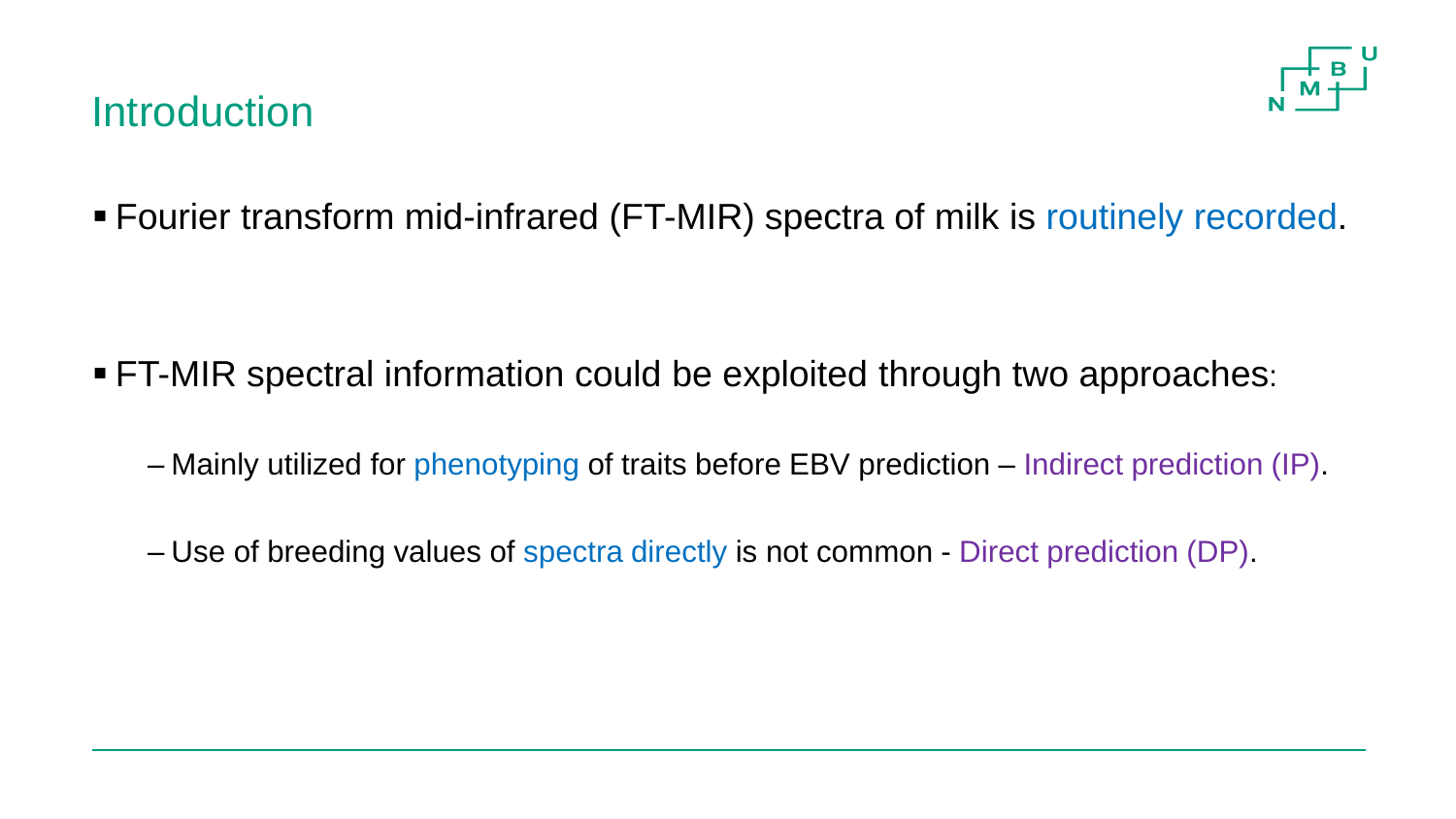

#### Introduction**…**



Dagnachew *et al.* 2013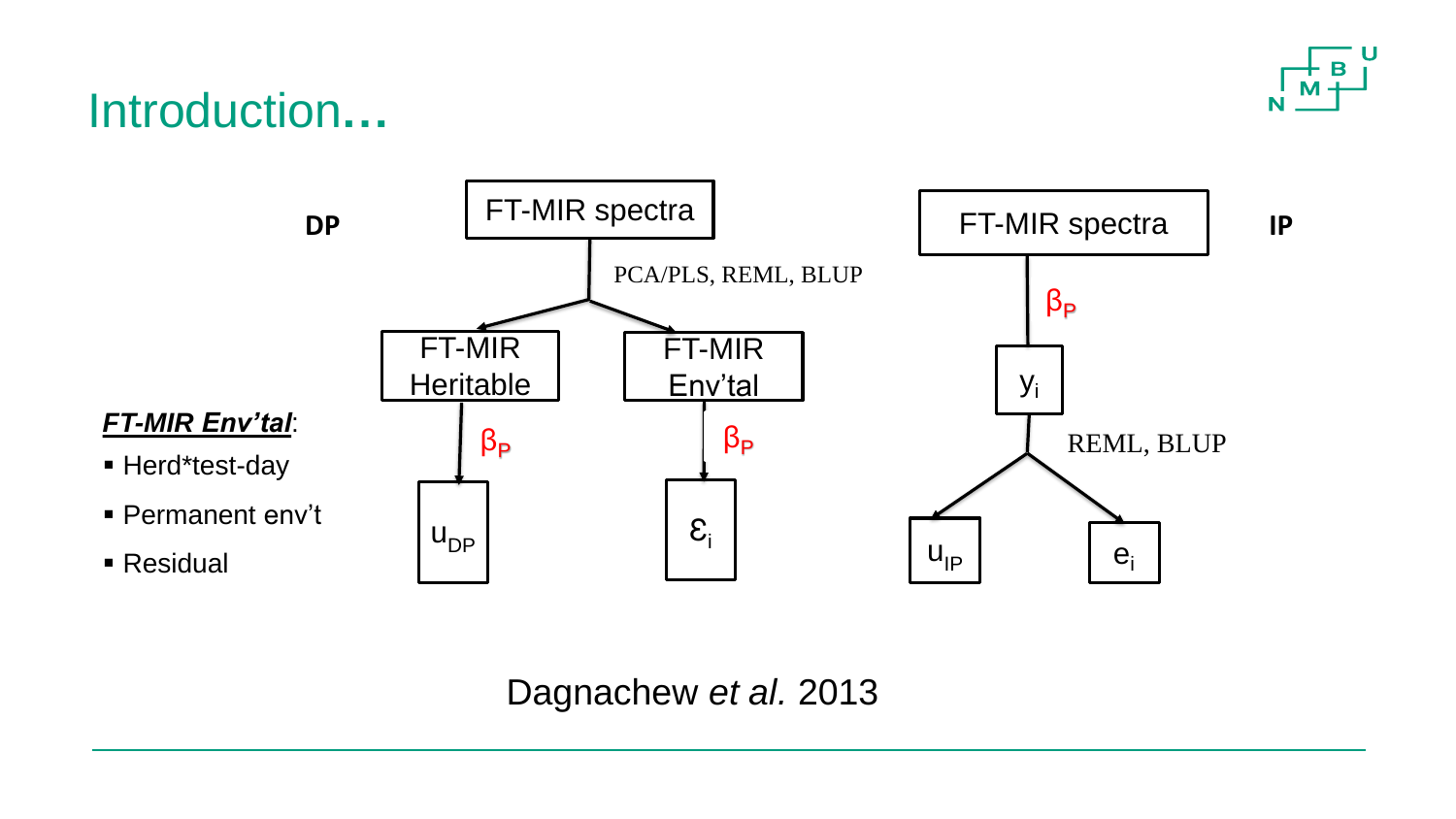

Research questions:

■ Does the DP approach improve accuracy of prediction?

**•** Is it reasonable to use PLS regression outputs  $(β<sub>p</sub>)$  for converting:  $\hat{B}_{\mathbf{r}}$   $\sim$ 

– covariance components into variance components (e.g.  $\widehat{G}_{5x5} \overset{\beta_p}{\longrightarrow} \widehat{\sigma}_a^2$  ) ?  $\beta_{\rm\scriptscriptstyle P}$  . ERV)  $\hat{c}$ 

– genetic part of latent traits into EBV (e.g.  $\widehat{a}_{5x5} \xrightarrow{P_P}$  EBV) ?

**Example 2 relationship between performance of the IP or DP and predictive** ability of calibration models  $(R^2)$ ?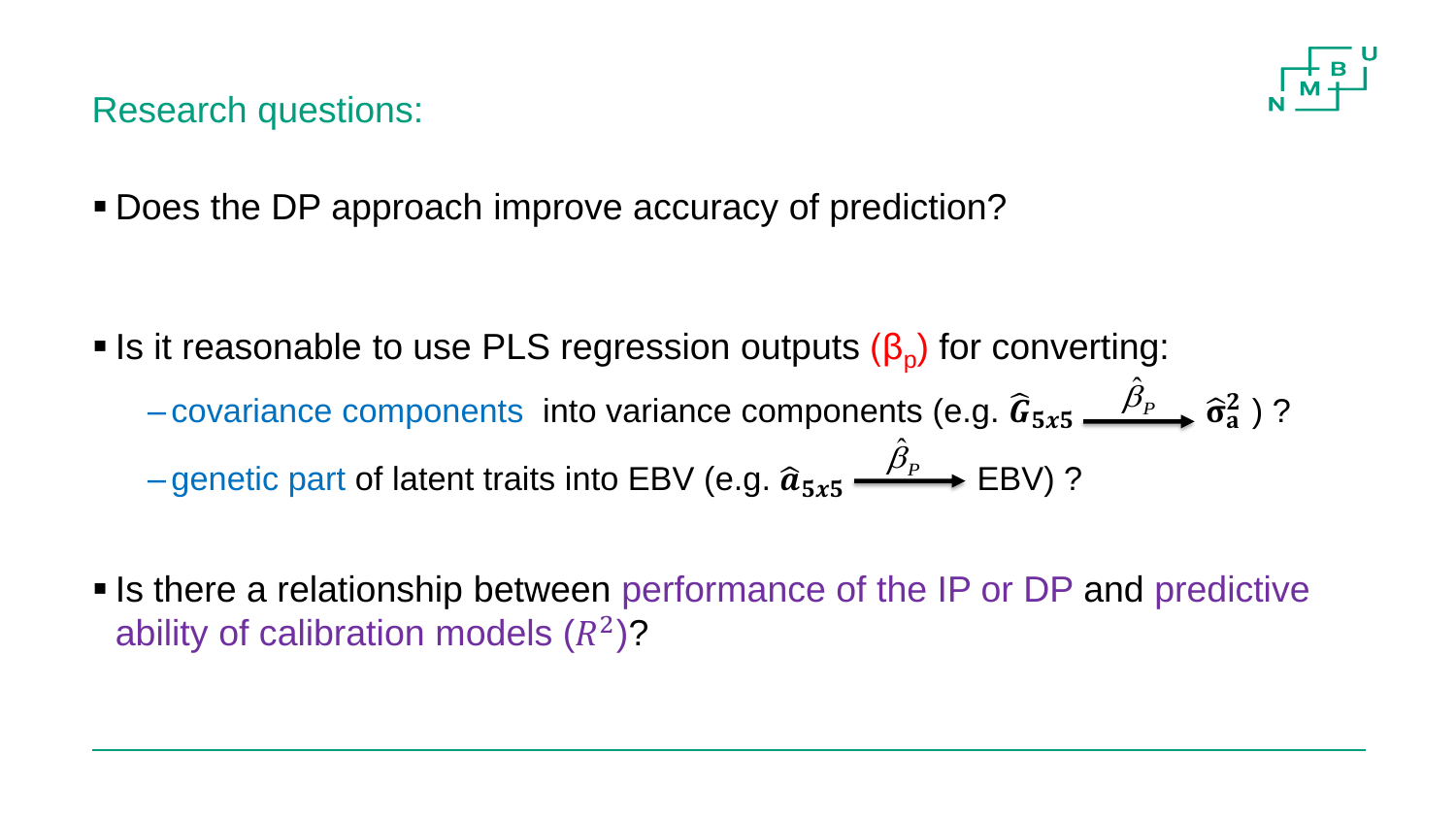

#### Materials and Methods

▪ **Data**: both real and simulated data used.

▪ **Traits**: milk protein%, fat%, lactose% (for EBV prediction) and blood BHB (for phenotypic prediction) .

▪ Calibration model-using partial least square (PLS) regression.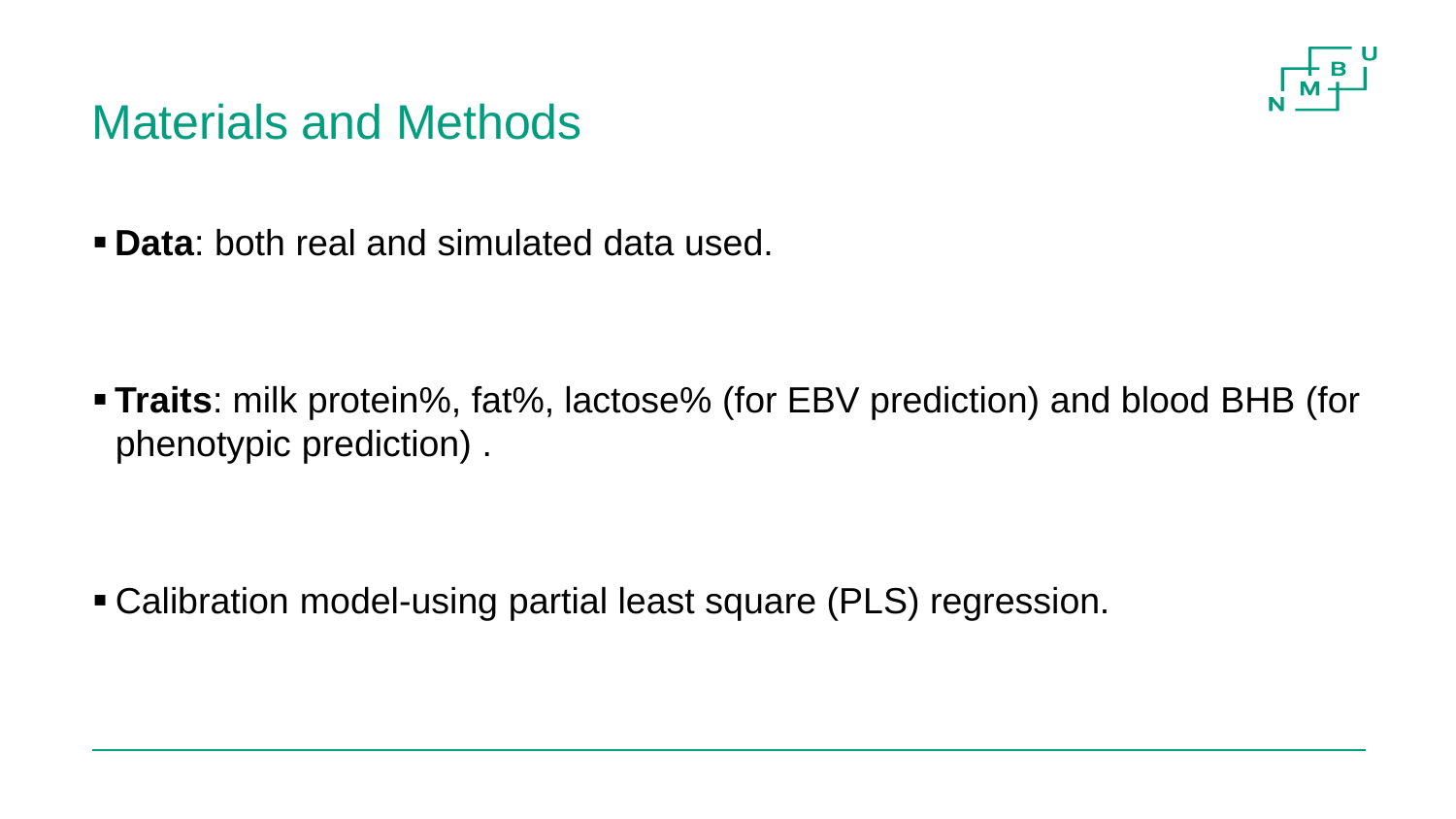#### Materials and Methods…



**E** Spectral dimension reduced by PCA/PLS regression.

■ An animal model fitted to estimate CVC and predict EBV and phenotypes.

$$
y = Xb + Za + Wp + Qh + e
$$

- Accuracy(r) of prediction:
	- cor(measured/simulated, predicted values), or
	- based on coefficient matrix to find PEV.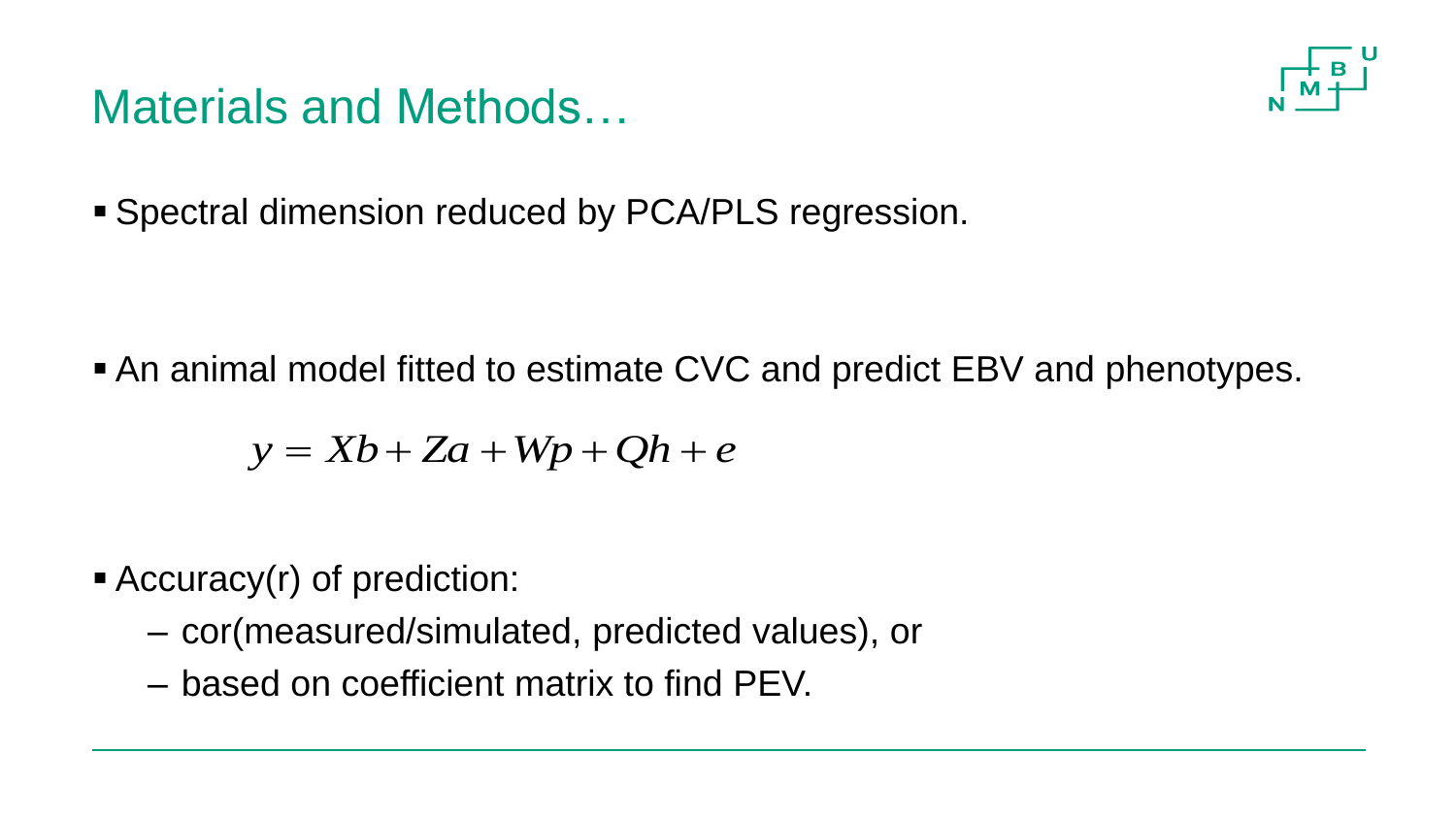

#### Results: real data

- Better accuracy of EBV in DP than IP approach (for milk contents):
	- Reduction in mean PEV for using DP: **3.73 - 7.06%**
	- Relative genetic gain for using DP : **2.99 - 4.85%**
- The reverse is true for phenotypic prediction (for blood BHB):
	- Accuracy is **0.543** in IP, but **0.527** in DP ( improved by 3.04% in IP)
	- Accuracies both in IP & DP are less than in PLS (0.586).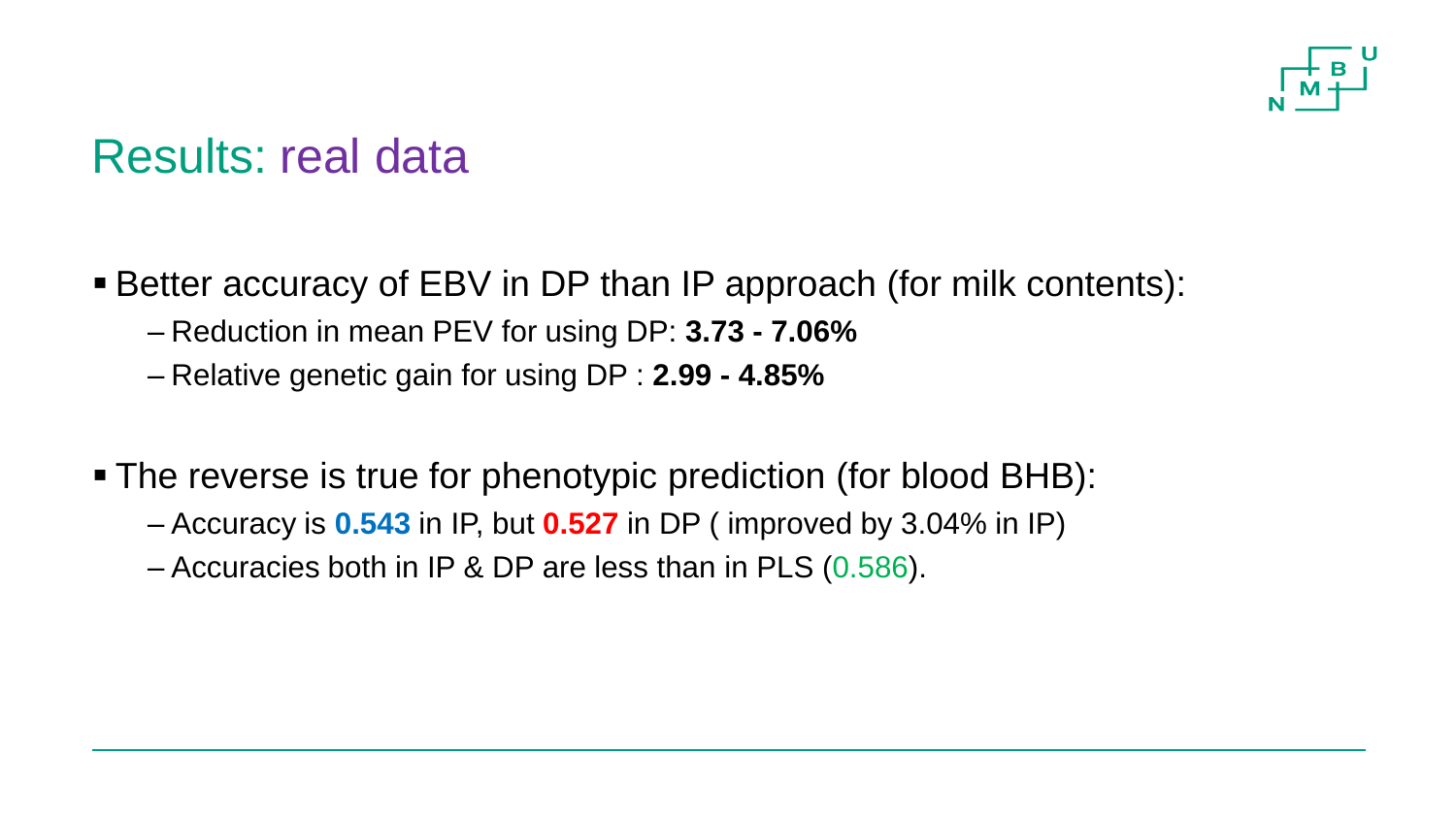

## **Simulation**

- **Program written in R** [\(https://github.com/soloboan/Multi-trait\\_simulations](https://github.com/soloboan/Multi-trait_simulations)) used.
- Different genetic (low to high:0.10 to 0.90) and residual (zero to high) correlations considered in simulation.
- **PLS regression on (1<sup>st</sup> trait (y)** vs 2<sup>nd</sup> & 3<sup>rd</sup> latent traits  $(x)$ ):
	- true phenotypic values (TPV): β-phenotypic  $(\hat{\beta}_p)$ , and  $R_p^2$
	- true breeding values (TBV): β-genetic  $(\hat{\beta}_g)$ , and  $R_g^2$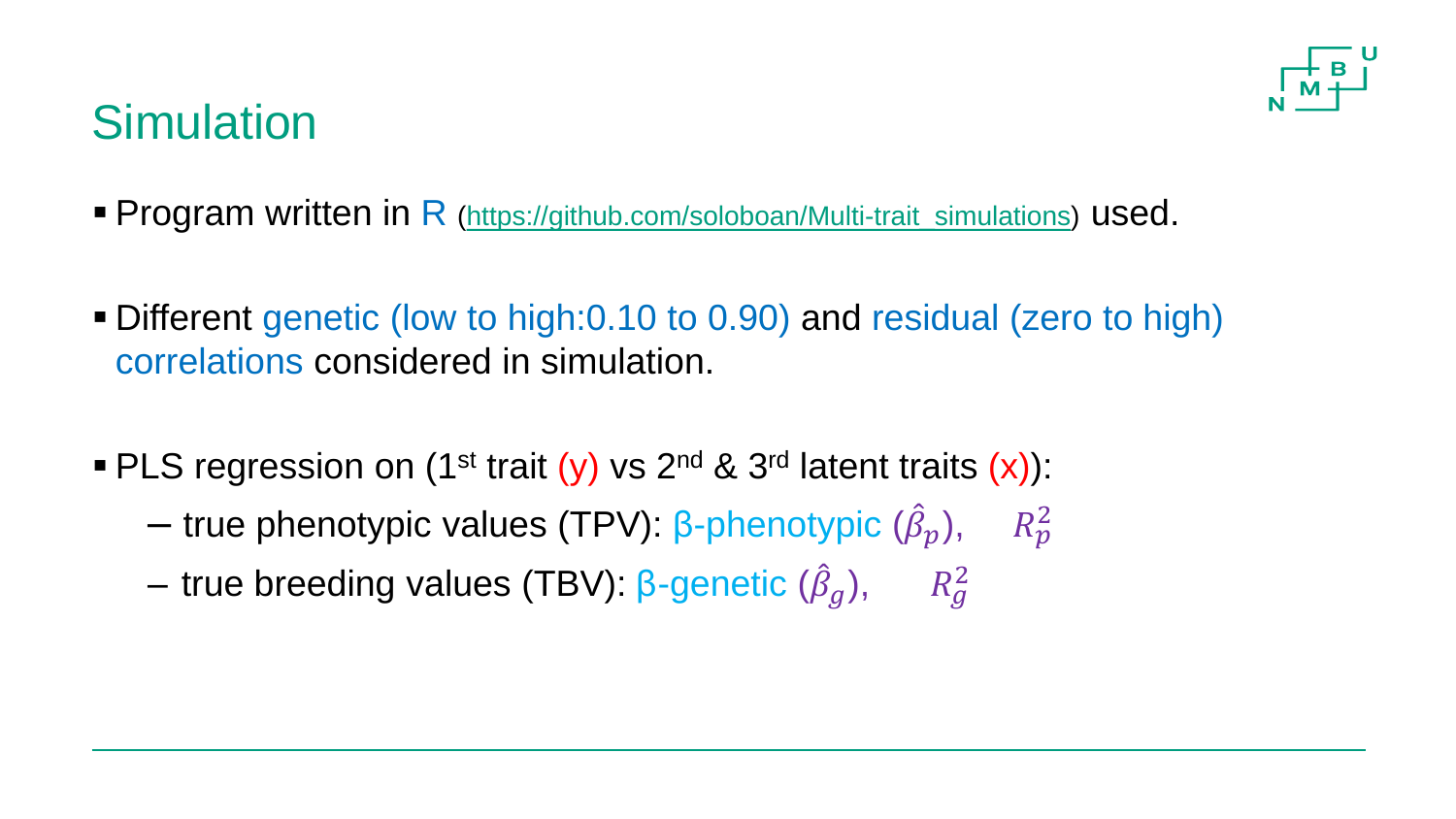

#### Results: simulated data

- **•** DP resulted in better accuracy of EBV than IP (using either  $\hat{\beta}_p$  or  $\hat{\beta}_g$ ).  $-$  E.g. improved by 5.2 - 214.8% when  $\hat{\beta}_g$  used, by 4.1 - 54.4% when  $\hat{\beta}_p$  used.
- $\blacksquare$  In DP,  $\hat{\beta}_g$  improved accuracy of EBV, but not in IP. – E.g. 11 - 138% at low genetic correlation scenario.
- **EXECTE:** Better phenotypic accuracy found in IP than DP approach.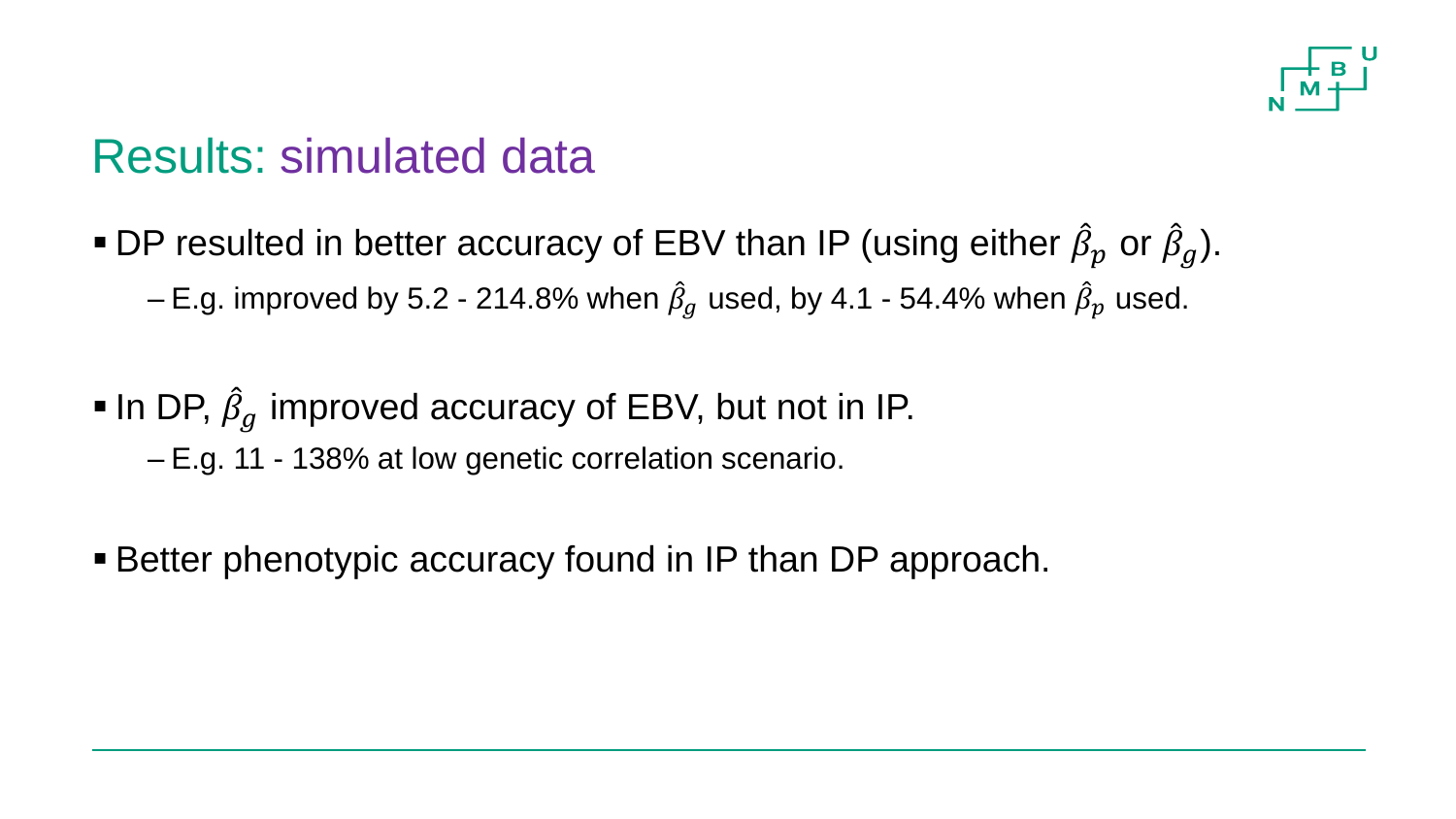# U

### Results: simulated data

 $\blacktriangleright$  EBV/phenotypic accuracy increased with calibration  $\mathsf{R}^2$  and correlation structures.

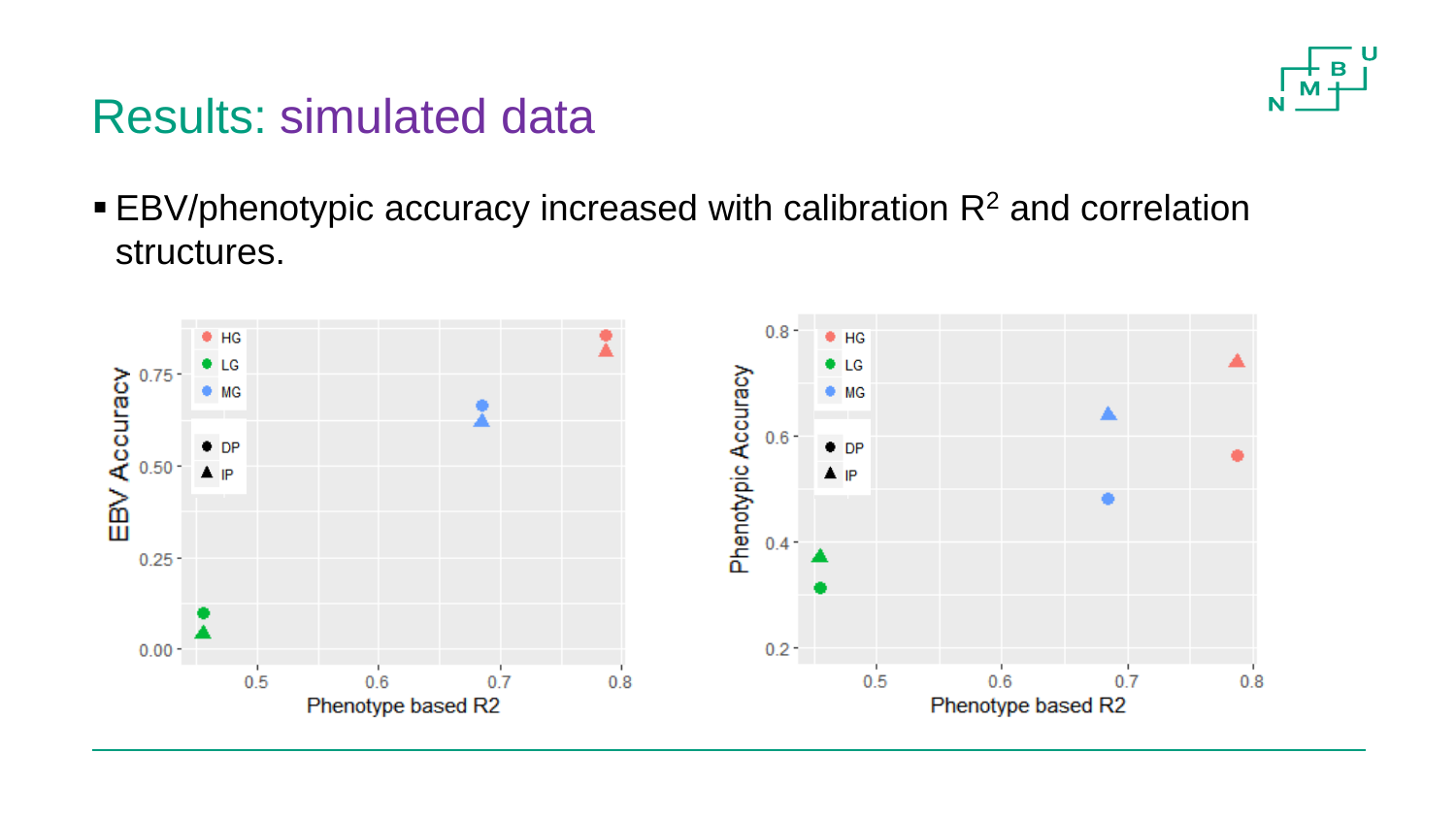### **Conclusions**



• The DP approach would be useful method for EBV prediction directly from heritable part of spectra.

 $\triangleright$  Even resulted in better EBV accuracy when  $\hat{\beta}_g$  used

■ The IP approach/PLS regression based equation is preferable for phenotypic prediction.

 $\blacksquare$  Calibration R<sup>2</sup>, correlation structures, type of PLS coefficients or dimension reduction techniques used had influenced the 2 approaches.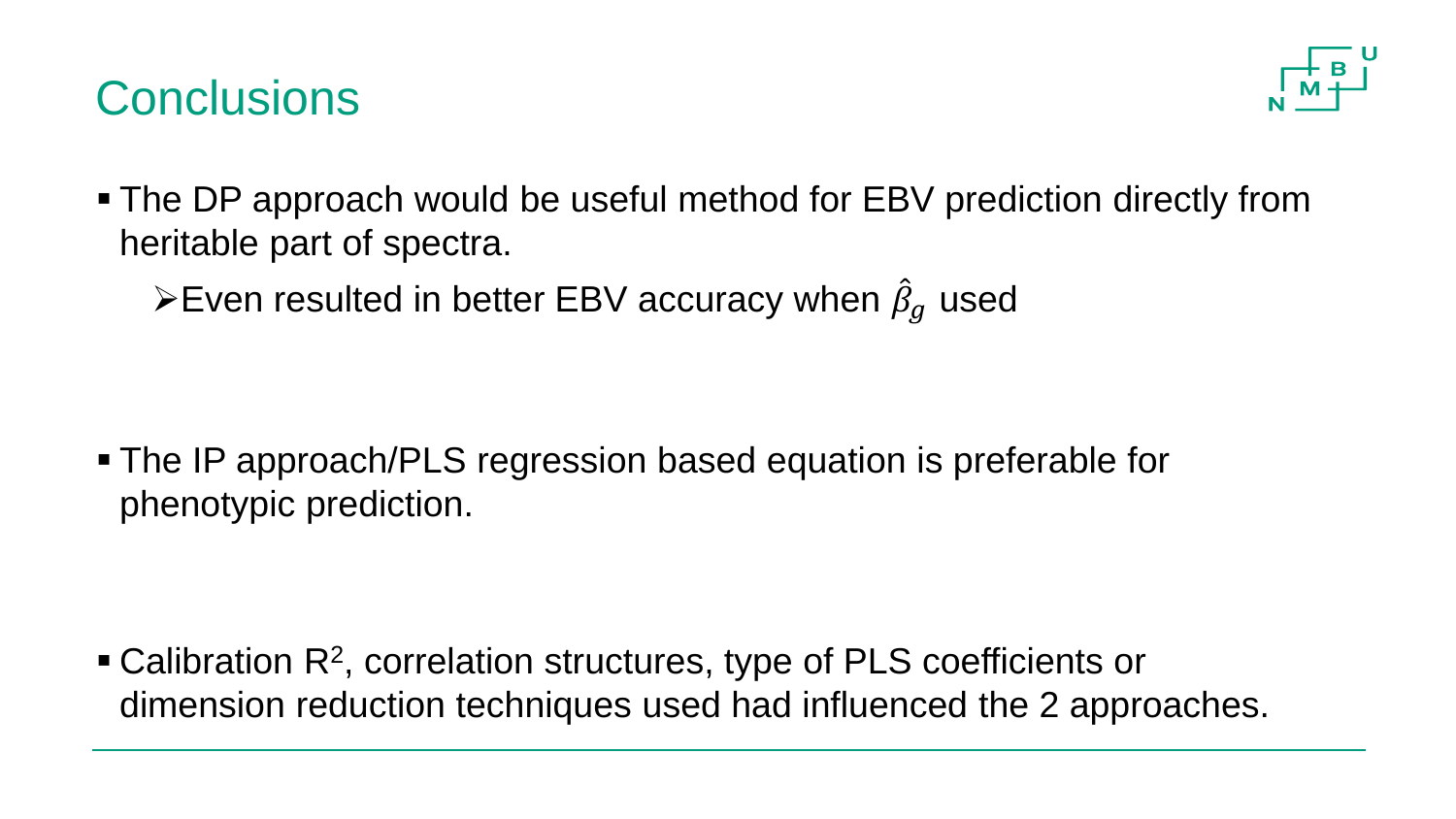#### **Acknowledgments**





Norges miljø- og biovitenskapelige universitet

### **Polish Federation of Cattle Breeders and Dairy Farmers**

Thank you for your attention!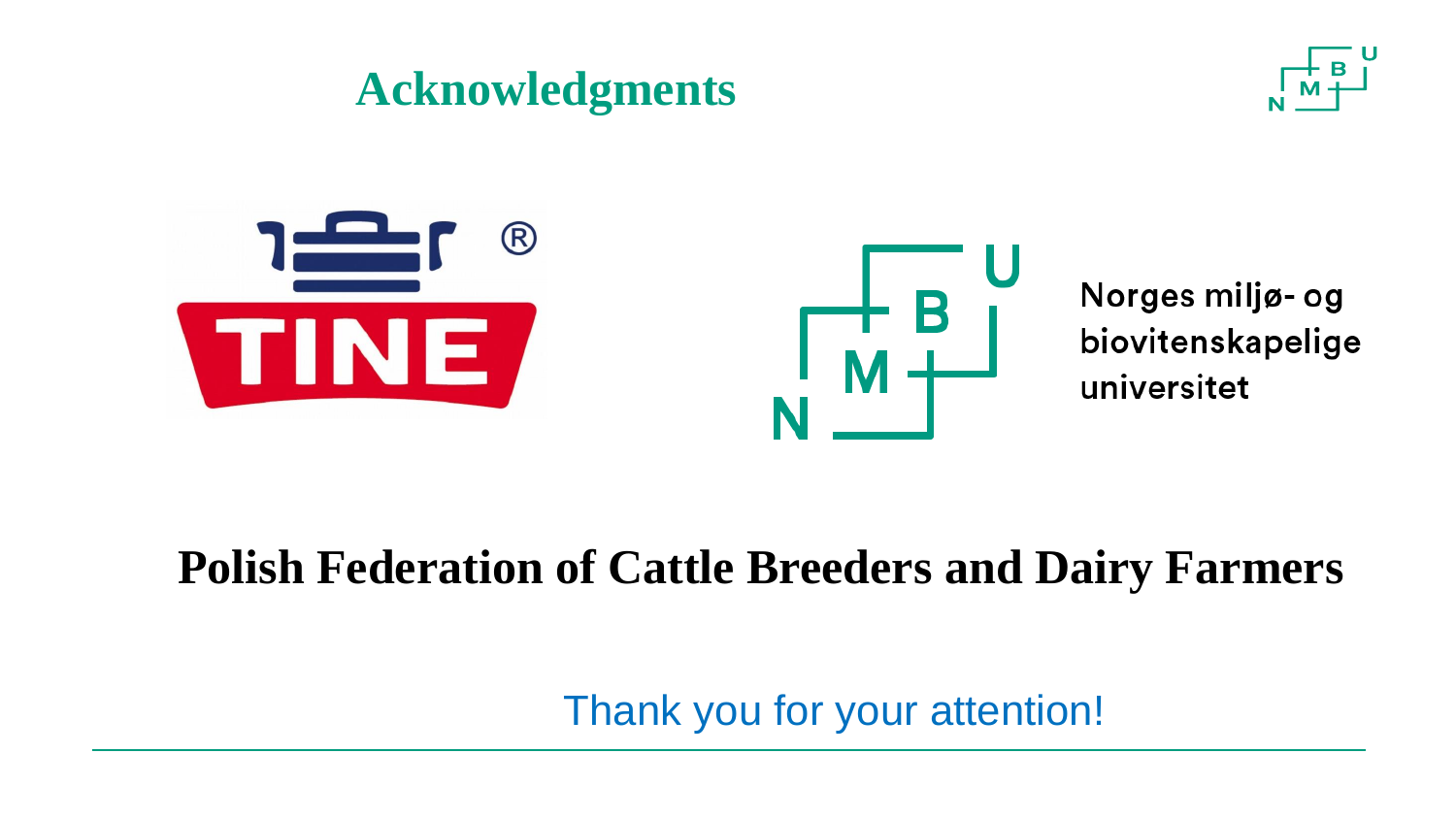

#### Reading materials on IP and DP approaches

J Dairy Sci. 2013 Sep:96(9):5933-42, doi: 10.3168/jds.2012-6068. Epub 2013 Jul 5.

#### Genetic components of milk Fourier-transform infrared spectra used to predict breeding values for milk composition and quality traits in dairy goats.

Dagnachew BS<sup>1</sup>, Meuwissen TH, Adnøy T.



J. Dairy Sci. 100:6312-6326 https://doi.org/10.3168/jds.2016-12252 @ 2017, THE AUTHORS. Published by FASS and Elsevier Inc. on behalf of the American Dairy Science Association®. This is an open access article under the CC BY-NC-ND license (http://creativecommons.org/licenses/by-nc-nd/3.0/).

#### An attempt at predicting blood  $\beta$ -hydroxybutyrate from Fourier-transform mid-infrared spectra of milk using multivariate mixed models in Polish dairy cattle

T. K. Belay,\*1 B. S. Dagnachew,\* Z. M. Kowalski,† and T. Ådnøy\*<br>\*Department of Animal and Aquacultural Sciences, Norwegian University of Life Sciences, PO Box 5003, 1432 Ås, Norway +Department of Animal Nutrition and Dietetics, University of Agriculture in Krakow, Krakow 30-059, Al. Mickiewicza 24/28, Poland